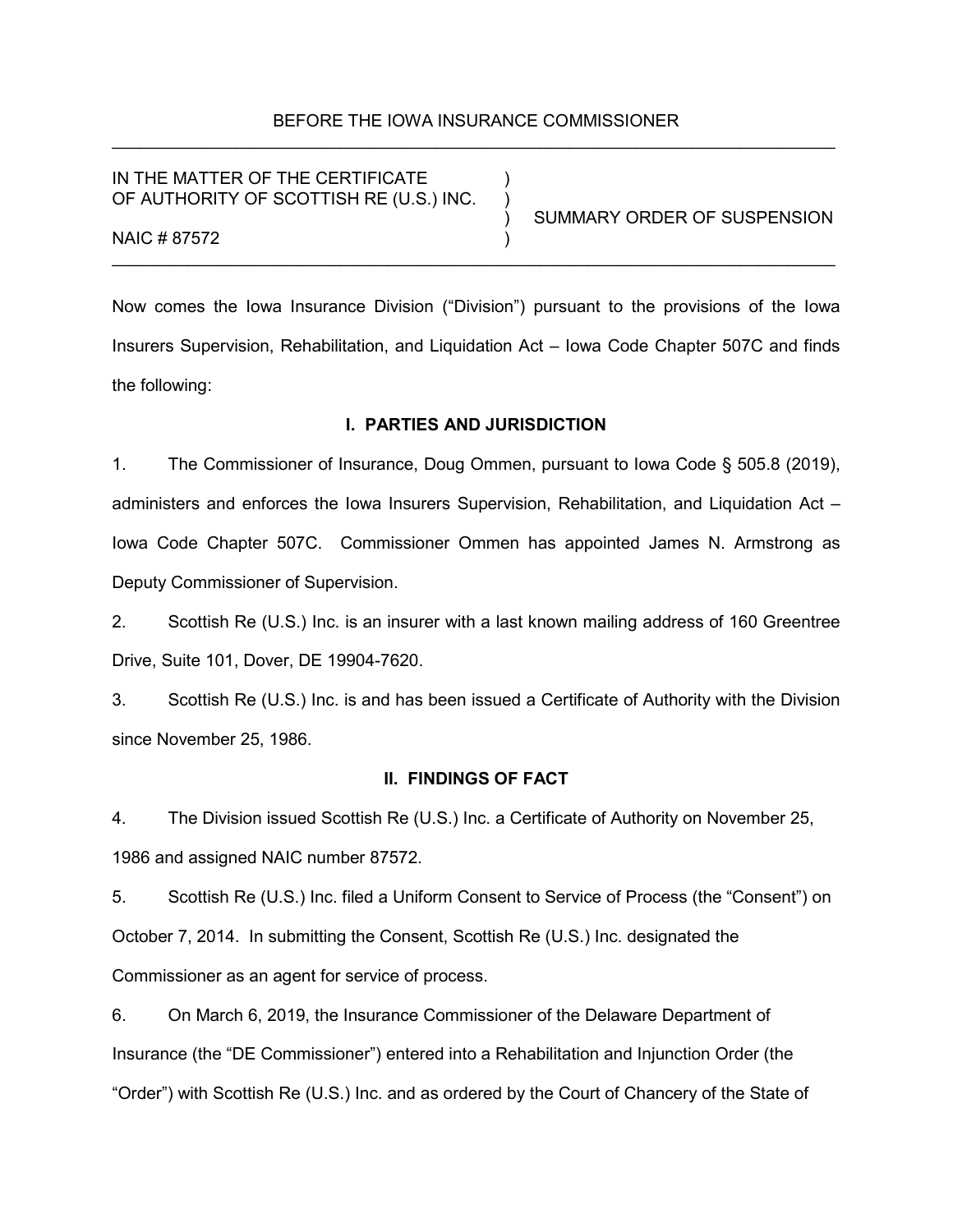Delaware. The DE Commissioner was appointed as the statutory Receiver of Scottish Re (U.S.) Inc. and is entitled to exercise all of the powers and authorities vested in the Receiver pursuant to the Order and applicable law.

### **III. CONCLUSIONS OF LAW**

7. Iowa Code § 507C.60 (2019) provides that "without advance notice or a hearing, the commissioner may suspend immediately the certificate of authority of any insurer as to which proceedings for receivership, conservatorship, rehabilitation, or other delinquency proceedings have been commenced in any state by the public insurance supervisory official of that state."

8. Scottish Re (U.S.) Inc. is and has been in rehabilitation and subject to the Rehabilitation and Injunction Order commended by the DE Commissioner which was effective on March 6, 2019.

# **IV. ORDER**

### **IT IS THERFORE ORDERED** that:

A. The Iowa Certificate of Authority issued to Scottish Re (U.S.) Inc. shall be immediately suspended. The period of suspension shall be continuous from the date of this Order until terminated by further written order of the Commissioner.

B. Scottish Re (U.S.) Inc. shall not solicit or issue new policies of insurance or assume any Iowa risk.

C. Scottish Re (U.S.) Inc. shall file its annual financial statement and pay any fees and taxes required to be paid under Iowa law.

D. Scottish Re (U.S.) Inc. shall service any existing policies of insurance issued to persons residing in Iowa.

2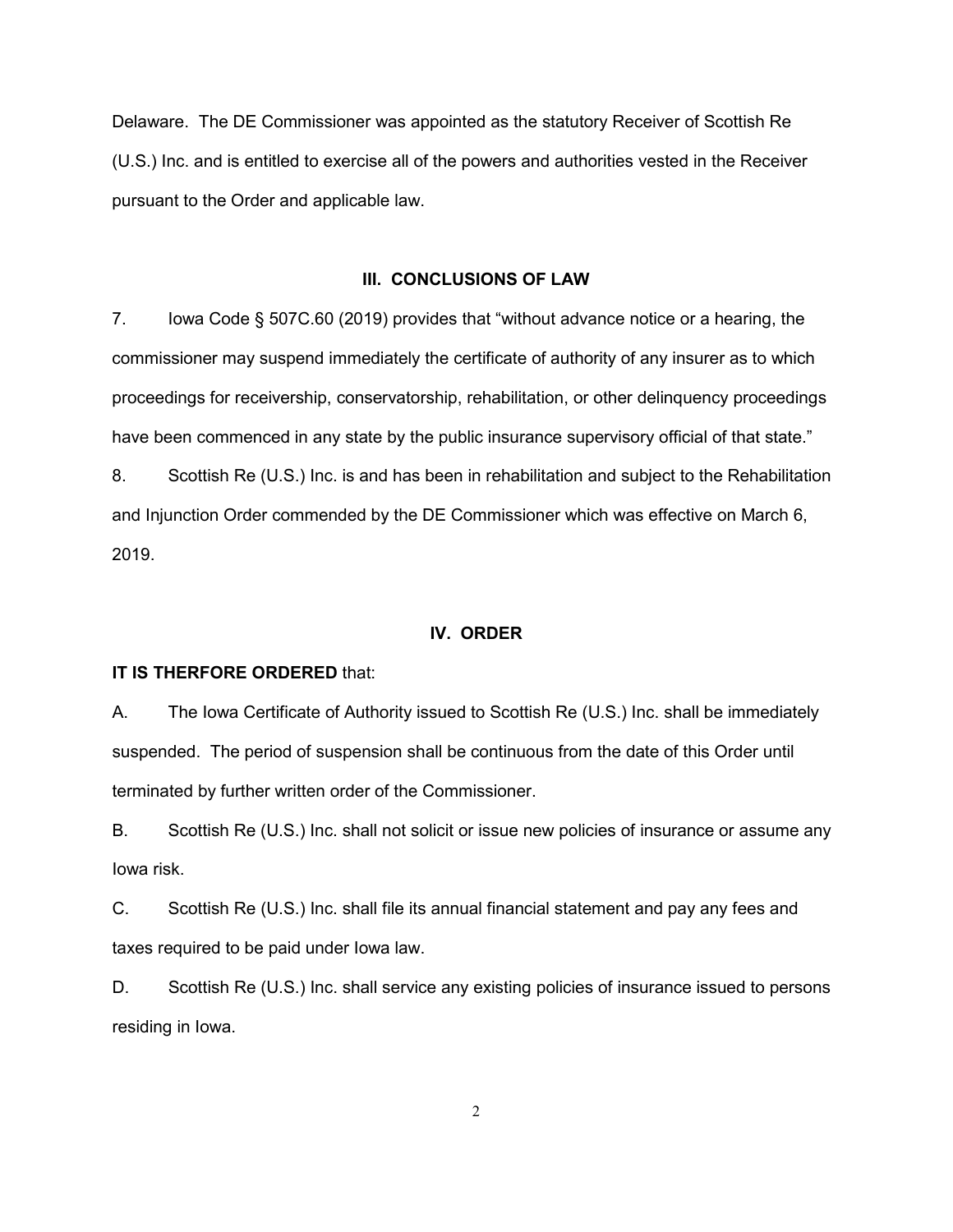Dated this 16th day of May, 2019.

Iowa Insurance Division

/s/

 $\frac{1}{\sqrt{2}}$  ,  $\frac{1}{\sqrt{2}}$  ,  $\frac{1}{\sqrt{2}}$  ,  $\frac{1}{\sqrt{2}}$  ,  $\frac{1}{\sqrt{2}}$  ,  $\frac{1}{\sqrt{2}}$  ,  $\frac{1}{\sqrt{2}}$  ,  $\frac{1}{\sqrt{2}}$  ,  $\frac{1}{\sqrt{2}}$  ,  $\frac{1}{\sqrt{2}}$  ,  $\frac{1}{\sqrt{2}}$  ,  $\frac{1}{\sqrt{2}}$  ,  $\frac{1}{\sqrt{2}}$  ,  $\frac{1}{\sqrt{2}}$  ,  $\frac{1}{\sqrt{2}}$  JAMES N. ARMSTRONG Deputy Commissioner of Supervision

# **NOTICE**

Failure to comply with the provisions of this Order shall be grounds for further administrative action under Iowa Code Chapter 507C and other applicable insurance code chapters, or for injunctive relief in district court.

If you fail to request a hearing within 30 days of the date of this Order, the Order shall be a final Order of the Commissioner of Insurance and shall be enforceable by the Commissioner of Insurance in an administrative or court proceeding.

The failure to request a hearing can constitute a failure to exhaust your administrative remedies and limit the issues subject to judicial review. You may seek judicial review of this Order, pursuant to Iowa Code Chapter 17A, after the Order becomes final. The Order becomes final 30 days after it is issued if you do not timely request a contested case hearing, or 30 days following any ruling from a contested case hearing.

# **NOTICE OF RIGHT TO REQUEST HEARING**

NOTICE IS HEREBY GIVEN that Scottish Re (U.S.) Inc. may request a hearing in this matter. This request must be in writing and must be filed within 30 calendar days of the date of this Order, with Robert Koppin, Company Regulation Counsel, 601 Locust St., Fourth Floor, Des Moines, Iowa 50309. A notice of the hearing shall be prepared and shall be given at least 15 days before the date of the hearing unless the parties agree to an earlier date. The hearing shall be held within 90 days after the date of the notice of the hearing unless extended by the presiding officer for good cause with at least 15 days notice to the parties. The resulting hearing will be held in accordance with Iowa Code Chapter 17A.